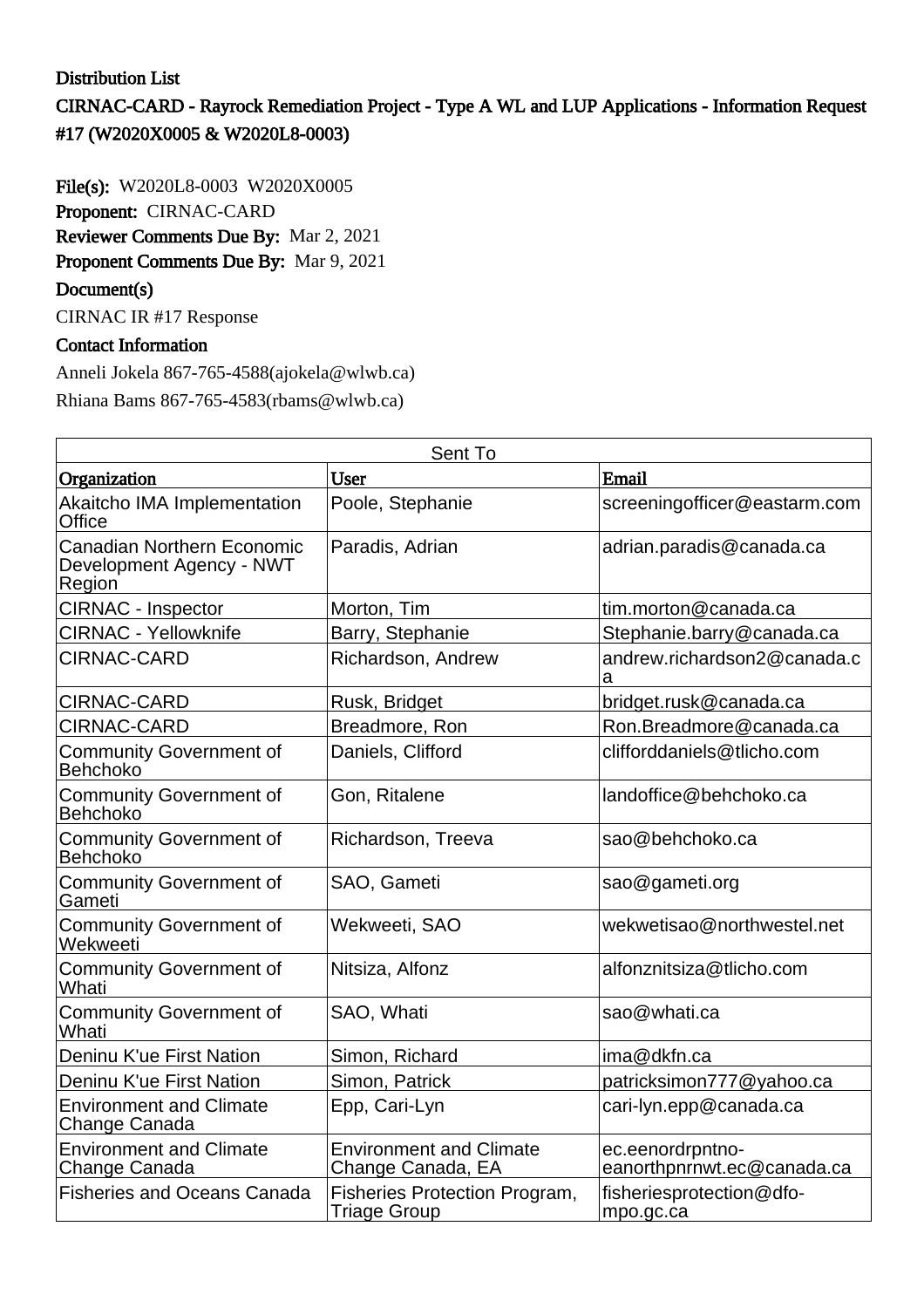| <b>Fisheries and Oceans Canada</b>                                        | Bernard-Lacaille, Gabriel  | gabriel.bernard-lacaille@dfo-<br>mpo.gc.ca |
|---------------------------------------------------------------------------|----------------------------|--------------------------------------------|
| <b>Fisheries and Oceans Canada</b>                                        | Dupuis, Lynn               | Lynn.Dupuis@dfo-mpo.gc.ca                  |
| <b>Fisheries and Oceans Canada</b>                                        | Fisher, Neil               | Neil.Fisher@dfo-mpo.gc.ca                  |
| <b>Fisheries and Oceans Canada</b>                                        | Sroka, Olivia              | olivia.sroka@dfo-mpo.gc.ca                 |
| <b>Fisheries and Oceans Canada</b>                                        | Gervais, Rick              | Richard.Gervais@dfo-<br>mpo.gc.ca          |
| <b>Forward Mining</b>                                                     | Mauchan, Jason             | info@forwardmining.ca                      |
| <b>GLWB</b>                                                               | Macdonald, AlecSandra      | AMacDonald@glwb.com                        |
| GNWT - ENR (Environment and Somers, Gila<br><b>Natural Resources)</b>     |                            | Gila_Somers@gov.nt.ca                      |
| GNWT - ENR (Environment and Malone, Laura<br><b>Natural Resources)</b>    |                            | laura_malone@gov.nt.ca                     |
| GNWT - ENR (Environment and McGregor, Laurie<br><b>Natural Resources)</b> |                            | laurie_mcgregor@gov.nt.ca                  |
| GNWT - ENR (Environment and Richea, Nathen<br><b>Natural Resources)</b>   |                            | Nathen_Richea@gov.nt.ca                    |
| GNWT - ENR (Environment and Clancy, Patrick<br><b>Natural Resources)</b>  |                            | patrick_clancy@gov.nt.ca                   |
| GNWT - ENR (Environment and Walbourne, Rick<br><b>Natural Resources)</b>  |                            | Rick_Walbourne@gov.nt.ca                   |
| <b>GNWT - ENR - EAM</b><br>(Environmental Assessment<br>and Monitoring)   | <b>GNWT, Central Email</b> | gnwt_ea@gov.nt.ca                          |
| <b>GNWT - ENR - North Slave</b><br>Region                                 | McQuinn, David-Scott       | David-<br>Scott_McQuinn@gov.nt.ca          |
| <b>GNWT - ENR - North Slave</b><br>Region                                 | Beck, Heather              | Heather_Beck@gov.nt.ca                     |
| <b>GNWT - Executive and</b><br><b>Indigenous Affairs</b>                  | Fast, Peter                | Peter_Fast@gov.nt.ca                       |
| GNWT - HSS (Health and<br>Social Services)                                | Department, of Health      | Environmental_health@gov.nt.c<br>a         |
| <b>GNWT - INF (Infrastructure)</b>                                        | Campbell, Alexis           | Alexis_Campbell@gov.nt.ca                  |
| <b>GNWT - INF (Infrastructure)</b>                                        | Bey, Benjamin              | Benjamin_Bey@gov.nt.ca                     |
| <b>GNWT - INF (Infrastructure)</b>                                        | Posynick, Jon              | Jon_Posynick@gov.nt.ca                     |
| <b>GNWT - ITI (Industry, Tourism</b><br>and Investment)                   | Mason, Dane                | Dane_Mason@gov.nt.ca                       |
| <b>GNWT - ITI (Industry, Tourism</b><br>and Investment)                   | Elliott, Dinah             | Dinah_Elliott@gov.nt.ca                    |
| GNWT - ITI (Industry, Tourism<br>and Investment)                          | Johnson, Kris              | k_Johnson@gov.nt.ca                        |
| GNWT - ITI (Industry, Tourism<br>and Investment)                          | Robb, Malcolm              | Malcolm_Robb@gov.nt.ca                     |
| <b>GNWT - ITI (Industry, Tourism</b><br>and Investment)                   | McEachern, Menzie          | Menzie_McEachern@gov.nt.ca                 |
| <b>GNWT - Lands</b>                                                       | Rozestraten, Katie         | katie_rozestraten@gov.nt.ca                |
| <b>GNWT - Lands</b>                                                       | Pink, Melissa              | melissa_pink@gov.nt.ca                     |
| <b>GNWT - Lands - North Slave</b><br>Region                               | Bradbury, Brandon          | Brandon_Bradbury@gov.nt.ca                 |
| <b>GNWT - Lands - North Slave</b><br>Region                               | Coe, Charlene              | Charlene_Coe@gov.nt.ca                     |
| <b>GNWT - Lands - North Slave</b><br>Region                               | Larocque, Cheryl           | cheryl_larocque@gov.nt.ca                  |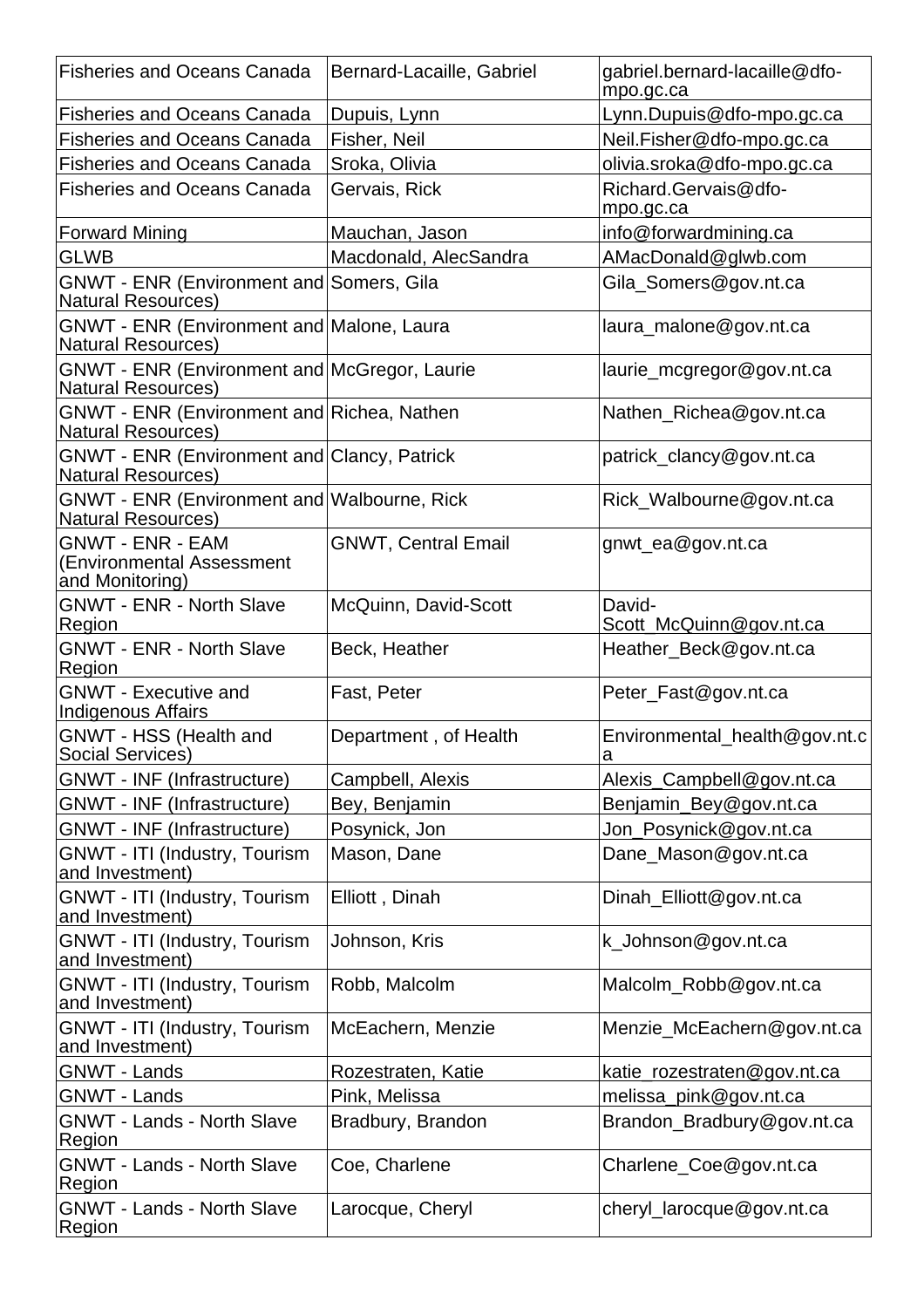| <b>GNWT - Lands - North Slave</b><br>Region                                            | Ambrose, Clint                   | clint_ambrose@gov.nt.ca                 |
|----------------------------------------------------------------------------------------|----------------------------------|-----------------------------------------|
| <b>GNWT - Lands - North Slave</b><br>Region                                            | Lee, Nahum                       | Nahum_Lee@gov.nt.ca                     |
| <b>GNWT - Lands - North Slave</b><br>Region                                            | <b>Stewart, Scott</b>            | Scott_Stewart@gov.nt.ca                 |
| <b>GNWT - MACA (Municipal and</b><br><b>Community Affairs)</b>                         | Arshad, Iqbal                    | lqbal_Arshad@gov.nt.ca                  |
| <b>GNWT - MACA (Municipal and</b><br><b>Community Affairs)</b>                         | Lee, Olivia                      | Olivia_Lee@gov.nt.ca                    |
| <b>GNWT - PPCA (Policy,</b><br>Planning, Communications and<br>Analysis (w/in ITI))    | Walz, Evan                       | Evan_Walz@gov.nt.ca                     |
| <b>GNWT - PWNHC (Prince of</b><br><b>Wales Northern Heritage</b><br>Centre (w/in ECE)) | Mackay, Glen                     | Glen_Mackay@gov.nt.ca                   |
| <b>GNWT - PWNHC (Prince of</b><br><b>Wales Northern Heritage</b><br>Centre (w/in ECE)) | Smethurst, Naomi                 | naomi_smethurst@gov.nt.ca               |
| <b>Kitikmeot Inuit Association</b>                                                     | Clark, Geoff                     | dirlands@kitia.ca                       |
| Lutsel K'e Dene First Nation -<br>Chief or Wildlife, Lands and<br>Environment          | Marlowe, Chief Daryl             | chief.lkdfn@gmail.com                   |
| Lutsel K'e Dene First Nation -<br>Chief or Wildlife, Lands and<br>Environment          | Guthrie, Glen                    | lkdfnlands@gmail.com                    |
| Lutsel K'e Dene First Nation -<br>Chief or Wildlife, Lands and<br>Environment          | Keats, Beth                      | Ikdfnregulatory@gmail.com               |
| <b>Mackenzie Valley</b><br><b>Environmental Impact Review</b><br><b>Board</b>          | Cliffe-Phillips, Mark            | mcliffephillips@reviewboard.ca          |
| Mackenzie Valley<br><b>Environmental Impact Review</b><br><b>Board</b>                 | <b>MVEIRB, Generic</b>           | preliminaryscreening@reviewbo<br>ard.ca |
| <b>MVLWB</b>                                                                           | Plautz, Angela                   | aplautz@mvlwb.com                       |
| <b>MVLWB</b>                                                                           | Potten, Jen                      | jpotten@mvlwb.com                       |
| <b>North Slave Metis Alliance</b>                                                      | Taylor, Joanne                   | general@nsma.net                        |
| <b>North Slave Metis Alliance</b>                                                      | Enge, Susan                      | heritage@nsma.net                       |
| <b>North Slave Metis Alliance</b>                                                      | Hurtubise, Jess                  | iess.hurtubise@nsma.net                 |
| <b>North Slave Metis Alliance</b>                                                      | Lands, NSMA                      | lands@nsma.net                          |
| <b>Northwest Territories Power</b><br>Corporation                                      | Dewar, David                     | ddewar@ntpc.com                         |
| <b>Northwest Territories Power</b><br>Corporation                                      | Miller, Matthew                  | mmiller@ntpc.com                        |
| <b>Northwest Territory Metis</b><br><b>Nation</b>                                      | Coleman, Ria                     | lands.clerk@nwtmetis.ca                 |
| <b>Tlicho Government</b>                                                               | <b>Wheler, Brett</b>             | brett.wheler@tlicho.ca                  |
| <b>Tlicho Government</b>                                                               | George Mackenzie, Grand<br>Chief | georgemackenzie@tlicho.com              |
| <b>Tlicho Government</b>                                                               | Lands Regulatory, Tlicho         | ginger.gibson@thefirelightgroup<br>.com |
| <b>Tlicho Government</b>                                                               | Mackenzie, Grace                 | gracemackenzie@tlicho.com               |
| Tlicho Government                                                                      | <b>EKWE, LONGINUS</b>            | longinusekwe@tlicho.com                 |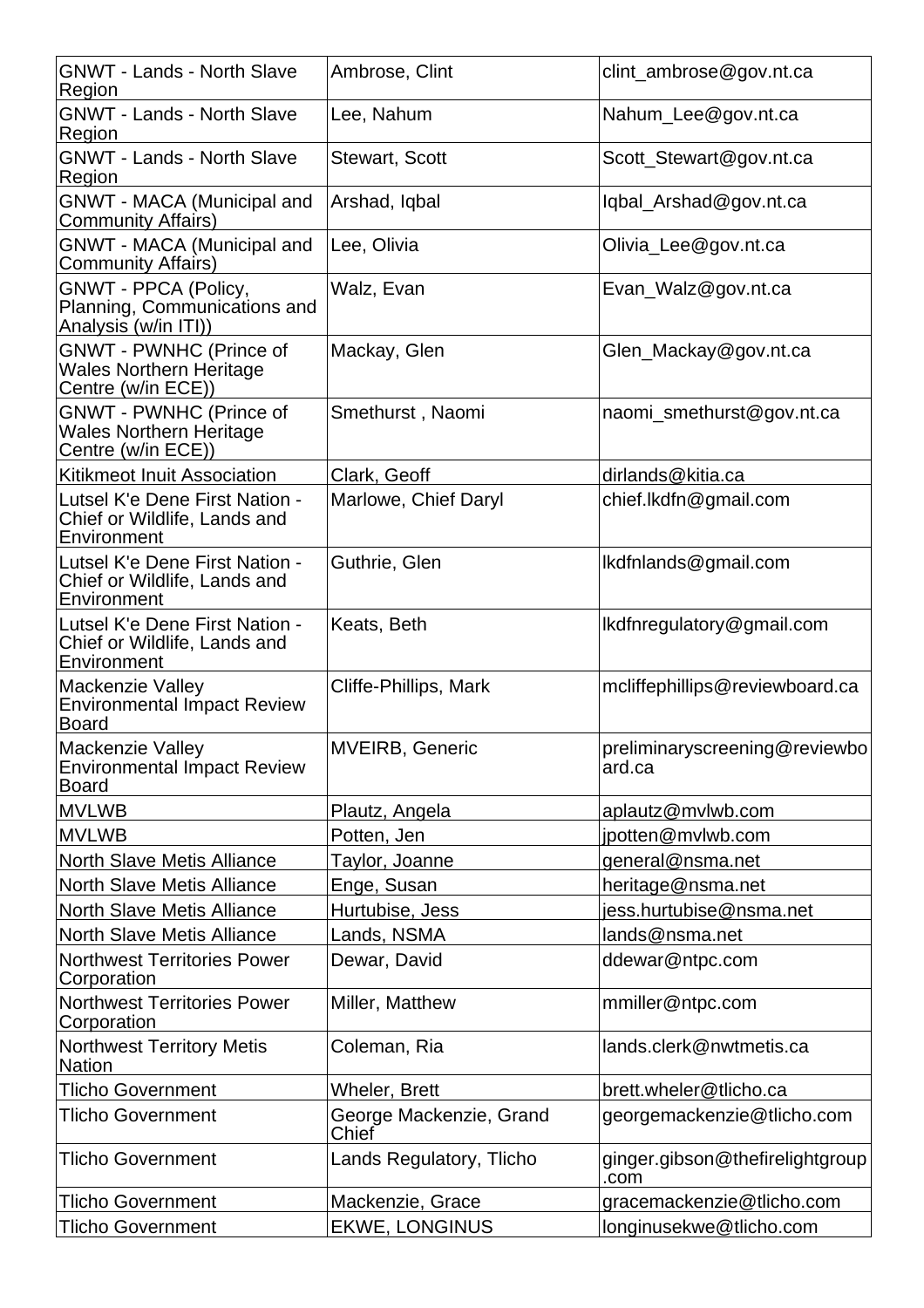| <b>Tlicho Government</b>                        | Richardson, Sean                   | seanrichardson@tlicho.com           |  |
|-------------------------------------------------|------------------------------------|-------------------------------------|--|
| <b>Tlicho Government</b>                        | Nevitt, Zabey                      | zabeynevitt@tlicho.com              |  |
| <b>Tlicho Lands Protection</b><br>Department    | Washie, Doreen                     | doreenwashie@tlicho.com             |  |
| <b>Tlicho Lands Protection</b><br>Department    | Huskey, Joline                     | jolinehuskey@tlicho.com             |  |
| <b>Tlicho Lands Protection</b><br>Department    | Steinwand, Tyanna                  | tyannasteinwand@tlicho.com          |  |
| <b>Tlicho Lands Protection</b><br>Department    | Camsell-Blondin, Violet            | violetcamsellblondin@tlicho.co<br>m |  |
| Wek' eezhii Renewable<br><b>Resources Board</b> | Guile, Aimee                       | aguile@wrrb.ca                      |  |
| Wek' eezhii Renewable<br><b>Resources Board</b> | Pellissey, Jody                    | jpellissey@wrrb.ca                  |  |
| Wek' eezhii Renewable<br><b>Resources Board</b> | Meinert, Laura                     | Imeinert@wrrb.ca                    |  |
| Wek' eezhii Renewable<br><b>Resources Board</b> | Norrish, Shalyn                    | snorrish@wlwb.ca                    |  |
| <b>Wekweeti Community</b><br>Government         | Football, Charlie                  | charliefootball@tlicho.com          |  |
| Willms@Shier Environmental<br>Lawyers LLP       | Donihee, John                      | jdonihee@willmsshier.com            |  |
| <b>WLWB</b>                                     | Jokela, Anneli                     | ajokela@wlwb.ca                     |  |
| <b>WLWB</b>                                     | Pacunayen, Jessica                 | jpacunayen@wlwb.ca                  |  |
| <b>WLWB</b>                                     | DeFrancis, Kassandra               | kdefrancis@wlwb.ca                  |  |
| <b>WLWB</b>                                     | MacIntyre-Newell, Meaghan          | mmacintyre-newell@wlwb.ca           |  |
| <b>WLWB</b>                                     | Schnurr, Meghan                    | mschnurr@wlwb.ca                    |  |
| <b>WLWB</b>                                     | Ewaschuk, Patty                    | pewaschuk@wlwb.ca                   |  |
| <b>WLWB</b>                                     | Bams, Rhiana                       | rbams@wlwb.ca                       |  |
| <b>WLWB</b>                                     | Fequet, Ryan                       | rfequet@wlwb.ca                     |  |
| <b>WLWB</b>                                     | Judas, Roberta                     | rjudas@wlwb.ca                      |  |
| <b>WLWB</b>                                     | Elsasser, Sarah                    | selsasser@wlwb.ca                   |  |
| <b>WLWB</b>                                     | Water Board, Wekeezhii Land<br>and | wlwb06@gmail.com                    |  |
| Wood                                            | Malavige, Perera                   | malavige.perera@woodplc.com         |  |
| <b>Yellowknives Dene First Nation</b>           | Black, Johanne                     | jblack@ykdene.com                   |  |
| <b>Yellowknives Dene First Nation</b>           | YKDFN, Admin                       | lands@ykdene.com                    |  |
| <b>Yellowknives Dene First Nation</b>           | Miller, Ryan<br>ryanm@ykdene.com   |                                     |  |
| <b>Yellowknives Dene First Nation</b>           | Gillis, Sarah                      | saraht@ykdene.com                   |  |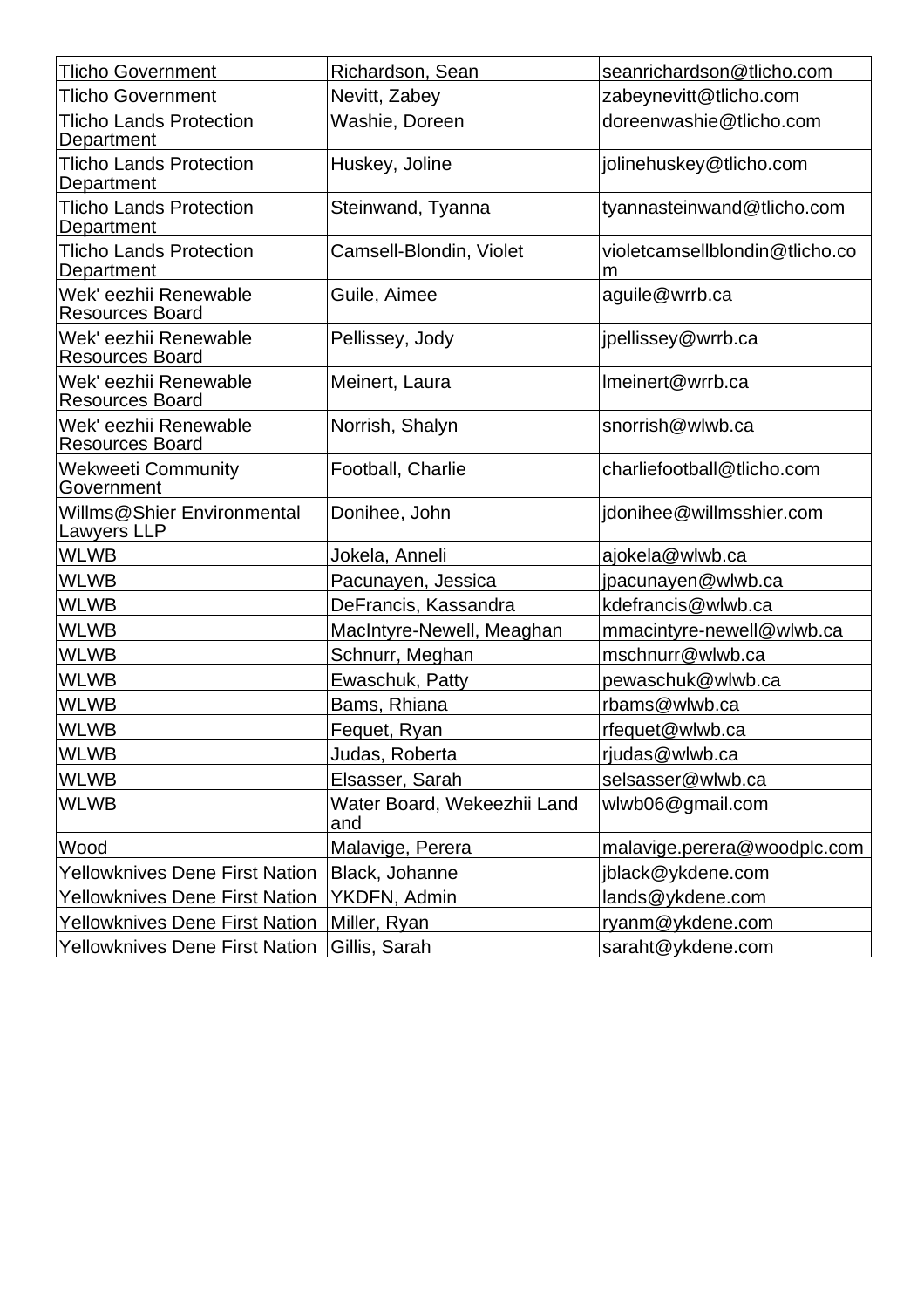#### **Review Comment Table**

| <b>Board:</b>                             | <b>WLWB</b>                                                                                                                                                                                                                                                                                                                                                                                                                                                                                                                                                                                                                                                                                                                                                                                                                                                                                                                                                                                                                                                                                                                                                                                                                                                                                                                                                                                                                                                                                                                                                                                                                                                                                                                                                                                                                           |  |
|-------------------------------------------|---------------------------------------------------------------------------------------------------------------------------------------------------------------------------------------------------------------------------------------------------------------------------------------------------------------------------------------------------------------------------------------------------------------------------------------------------------------------------------------------------------------------------------------------------------------------------------------------------------------------------------------------------------------------------------------------------------------------------------------------------------------------------------------------------------------------------------------------------------------------------------------------------------------------------------------------------------------------------------------------------------------------------------------------------------------------------------------------------------------------------------------------------------------------------------------------------------------------------------------------------------------------------------------------------------------------------------------------------------------------------------------------------------------------------------------------------------------------------------------------------------------------------------------------------------------------------------------------------------------------------------------------------------------------------------------------------------------------------------------------------------------------------------------------------------------------------------------|--|
| <b>Review Item:</b>                       | CIRNAC-CARD - Rayrock Remediation Project - Type A WL and LUP Applications - Information Request #17 (W2020X0005 &<br>W2020L8-0003)                                                                                                                                                                                                                                                                                                                                                                                                                                                                                                                                                                                                                                                                                                                                                                                                                                                                                                                                                                                                                                                                                                                                                                                                                                                                                                                                                                                                                                                                                                                                                                                                                                                                                                   |  |
| File(s):                                  | W2020L8-0003<br>W2020X0005                                                                                                                                                                                                                                                                                                                                                                                                                                                                                                                                                                                                                                                                                                                                                                                                                                                                                                                                                                                                                                                                                                                                                                                                                                                                                                                                                                                                                                                                                                                                                                                                                                                                                                                                                                                                            |  |
| <b>Proponent:</b>                         | CIRNAC-CARD                                                                                                                                                                                                                                                                                                                                                                                                                                                                                                                                                                                                                                                                                                                                                                                                                                                                                                                                                                                                                                                                                                                                                                                                                                                                                                                                                                                                                                                                                                                                                                                                                                                                                                                                                                                                                           |  |
| Document(s):                              | CIRNAC IR #17 Response (109 KB)                                                                                                                                                                                                                                                                                                                                                                                                                                                                                                                                                                                                                                                                                                                                                                                                                                                                                                                                                                                                                                                                                                                                                                                                                                                                                                                                                                                                                                                                                                                                                                                                                                                                                                                                                                                                       |  |
| <b>Item For Review Distributed</b><br>On: | Feb 17 at 11:15 Distribution List                                                                                                                                                                                                                                                                                                                                                                                                                                                                                                                                                                                                                                                                                                                                                                                                                                                                                                                                                                                                                                                                                                                                                                                                                                                                                                                                                                                                                                                                                                                                                                                                                                                                                                                                                                                                     |  |
| <b>Reviewer Comments Due By:</b>          | Mar 2, 2021                                                                                                                                                                                                                                                                                                                                                                                                                                                                                                                                                                                                                                                                                                                                                                                                                                                                                                                                                                                                                                                                                                                                                                                                                                                                                                                                                                                                                                                                                                                                                                                                                                                                                                                                                                                                                           |  |
| Proponent Responses Due By: Mar 9, 2021   |                                                                                                                                                                                                                                                                                                                                                                                                                                                                                                                                                                                                                                                                                                                                                                                                                                                                                                                                                                                                                                                                                                                                                                                                                                                                                                                                                                                                                                                                                                                                                                                                                                                                                                                                                                                                                                       |  |
| <b>Item Description:</b>                  | Crown-Indigenous Relations and Northern Affairs Canada - Contaminants and Remediation Division (CIRNAC-CARD) (the<br>Applicant) submitted a complete application for a Type A Water Licence (W2020L8-0003) and a Type A Land Use Permit<br>(W2020X0005; the Applications) on September 21, 2020 which is currently undergoing consideration as described in the<br>updated February 16, 2021 Work Plan.<br>A Technical Session was held on January 26-28th, 2021 to discuss the Applications. During the Technical Session, CIRNAC-<br>CARD presented the possibility of moving the location of the Containment Dispoal Facility (CDF) from that which was initially<br>proposed in the Applications. An Information Request (IR #17) was sent from the Wek'èezhìi Land and Water Board (WLWB)<br>to CIRNAC-CARD on February 9, 2021 requesting additional information regarding the CDF to be submitted by February 16,<br>2021. CIRNAC-CARD submitted the response to IR#17 on February 16, 2021.<br>Preliminary Screening (Part 5 of the MVRMA): Under the Preliminary Screening Requirement Regulations, the Board must<br>conduct a preliminary screening for a proposed development, unless it is exempt from preliminary screening in accordance<br>with the Exemption List Regulations. Reviewers are encouraged to provide comments and recommendations (e.g., on impacts<br>and mitigation measures) to assist with the Board's preliminary screening determination.<br>Using the Online Review System (ORS), reviewers are invited to submit comments and recommendations on the<br>documents linked below by the review comment deadline specified. If reviewers seek clarification on the submission, they<br>are encouraged to correspond directly with the Applicant prior to submitting comments and recommendations. |  |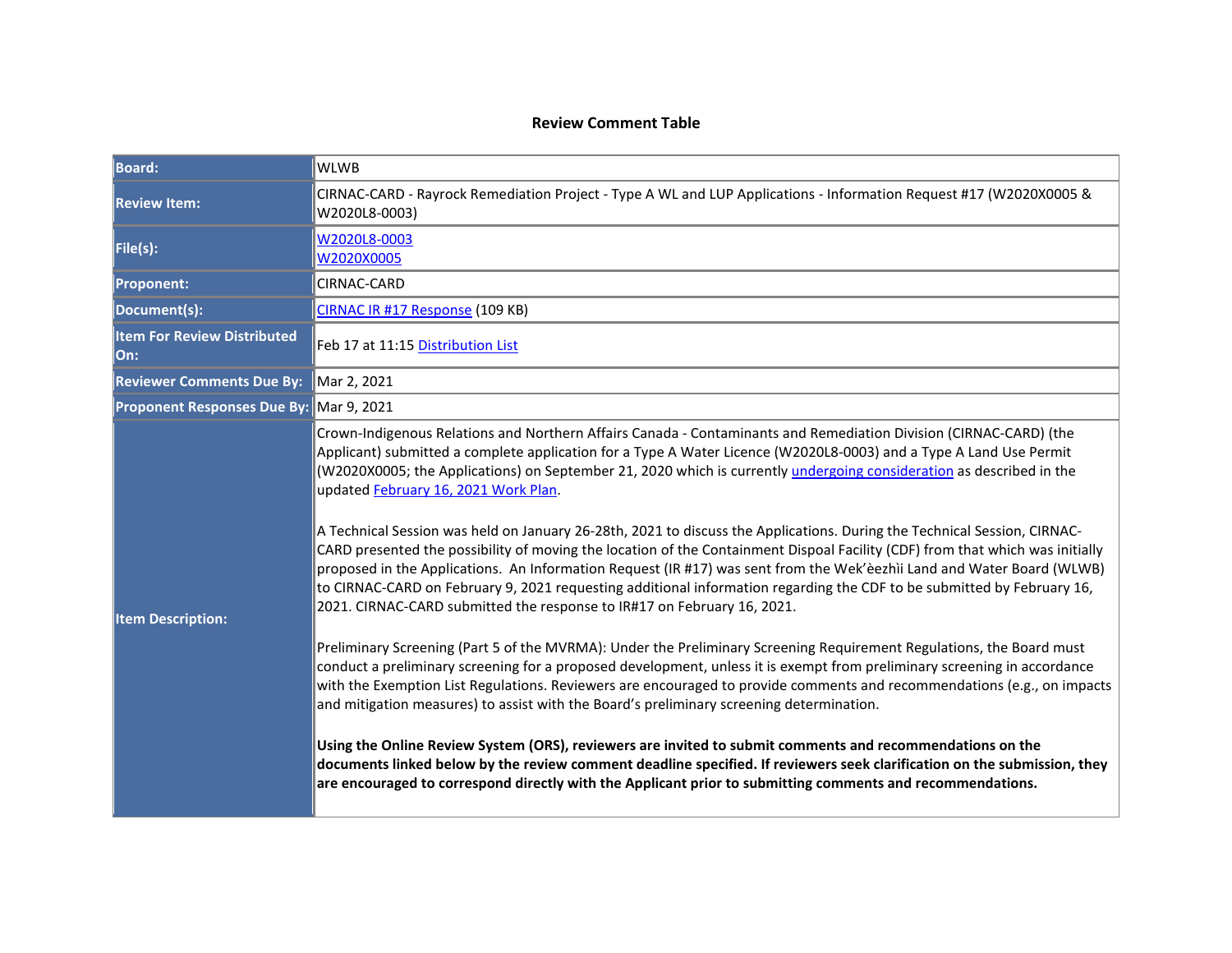|                             | All documents that have been uploaded to this review are also available on our public Registry. If you have any questions or<br>Comments about the ORS or this review, please contact Board staff identified below. |  |
|-----------------------------|---------------------------------------------------------------------------------------------------------------------------------------------------------------------------------------------------------------------|--|
| <b>Contact Information:</b> | Anneli Jokela 867-765-4588<br>Rhiana Bams 867-765-4583                                                                                                                                                              |  |

#### **Comment Summary**

|           | <b>GNWT - ENR - EAM (Environmental Assessment and Monitoring): Central Email GNWT</b> |                                                                                                                                                                                                                                                                                                                                                                                                                                                                                                                                                                                                                                                                                                                                                                                                                                                                                                                                                                                                                                                                           |                                                                                                                                                                                                                                                                                                                                                                                                                                                                                                                                                                                                                                                                                                                                                                                                                                                                                                                                                                                                                                                                                                                                                                                                                                                                                                                                                                                                                                                                                                                                                                                                                                                                                                                                                                                                               |  |
|-----------|---------------------------------------------------------------------------------------|---------------------------------------------------------------------------------------------------------------------------------------------------------------------------------------------------------------------------------------------------------------------------------------------------------------------------------------------------------------------------------------------------------------------------------------------------------------------------------------------------------------------------------------------------------------------------------------------------------------------------------------------------------------------------------------------------------------------------------------------------------------------------------------------------------------------------------------------------------------------------------------------------------------------------------------------------------------------------------------------------------------------------------------------------------------------------|---------------------------------------------------------------------------------------------------------------------------------------------------------------------------------------------------------------------------------------------------------------------------------------------------------------------------------------------------------------------------------------------------------------------------------------------------------------------------------------------------------------------------------------------------------------------------------------------------------------------------------------------------------------------------------------------------------------------------------------------------------------------------------------------------------------------------------------------------------------------------------------------------------------------------------------------------------------------------------------------------------------------------------------------------------------------------------------------------------------------------------------------------------------------------------------------------------------------------------------------------------------------------------------------------------------------------------------------------------------------------------------------------------------------------------------------------------------------------------------------------------------------------------------------------------------------------------------------------------------------------------------------------------------------------------------------------------------------------------------------------------------------------------------------------------------|--|
| ID        | Topic                                                                                 | <b>Reviewer Comment/Recommendation</b>                                                                                                                                                                                                                                                                                                                                                                                                                                                                                                                                                                                                                                                                                                                                                                                                                                                                                                                                                                                                                                    | <b>Proponent Response</b>                                                                                                                                                                                                                                                                                                                                                                                                                                                                                                                                                                                                                                                                                                                                                                                                                                                                                                                                                                                                                                                                                                                                                                                                                                                                                                                                                                                                                                                                                                                                                                                                                                                                                                                                                                                     |  |
| $\vert$ 1 | General File                                                                          | <b>Comment (doc)</b> Cover letter with comments<br>and recommendations<br>Recommendation                                                                                                                                                                                                                                                                                                                                                                                                                                                                                                                                                                                                                                                                                                                                                                                                                                                                                                                                                                                  |                                                                                                                                                                                                                                                                                                                                                                                                                                                                                                                                                                                                                                                                                                                                                                                                                                                                                                                                                                                                                                                                                                                                                                                                                                                                                                                                                                                                                                                                                                                                                                                                                                                                                                                                                                                                               |  |
| 2         | Description of New<br>Proposed Location                                               | <b>Comment</b> In their response to Information<br>Request (IR) #17, CIRNAC-CARD states that<br>the Confined Disposal Facility (CDF) will be<br>in the Mill Lake Drainage Basin. No other<br>details on the proposed location have been<br>provided. CIRNAC-CARD also states that<br>"the precise location of the CDF within the<br>Mill Lake Drainage Basin is still under review<br>and consideration, and there is a strong<br>possibility that the final configuration will<br>differ from the design location to allow the<br>best fit into the natural variations in the<br>bedrock." ENR notes that CIRNAC-CARD's<br>response has not addressed IR #17. It is not<br>clear where CIRNAC- CARD is proposing to<br>construct the CDF. The CDF is a major<br>treatment component of the Rayrock<br>Remediation Project, and therefore the<br>location of the facility and the details<br>relating to the project scope are required in<br>order to assess the potential risks of the<br>project to the aquatic receiving<br>environment. ENR understands that details | Mar 8: In Information Request (IR) #17, WLWB wrote: &Idquo <em>At the<br/>Wek'èezhìi Land and Water Board (WLWB) Technical Session<br/>of January 26-28, 2021, for the Crown Indigenous and Northern Affairs Canada<br/>– Contaminants and Remediation Division (CIRNAC-CARD) Type A Water<br/>Licence (W2020L8-0003) and Type A Land Use Permit (W2020X-005) Applications for<br/>the Rayrock Project, CIRNACCARD presented the possibility of moving the location<br/>for the Containment Disposal Facility from that which was initially proposed in its<br/>Applications</em> .”   It was CIRNAC’s understanding that the<br>response to IR#17 was intended to be considered supplementary to, and not a<br>replacement of, all documentation submitted to the Board to date.<br>Therefore, new drawing, maps or figures would only have been presented if the<br>information in previously submitted documents were updated.  As such, the<br>response to IR#17 is not intended to be independent of the information submitted<br>to date, and provision of proposed locations and other associated details would only<br>be included in the response if they substantially differed from that currently before<br>the WLWB. & nbsp; Figure 20 of the <a<br>href="http://registry.mvlwb.ca/Documents/W2020L8-0003/W2020L8-0003%20-<br/>%20Rayrock%20-%20Remedial%20Action%20Plan%20-<br/>%20Sep%2021_20.pdf"&gt;Remedial Action Plan provided the initially proposed<br/>CDF location.  IR#17 arose due to the different location proposed on slides 9<br/>and 10 of the <a href="http://registry.mvlwb.ca/Documents/W2020L8-&lt;br&gt;0003/Rayrock%20-%20Technical%20Session%20-%20CRP-RAP%20Presentation%20-&lt;br&gt;%20Jan%2025 21.pdf">presentation</a> during the technical session.  While</a<br> |  |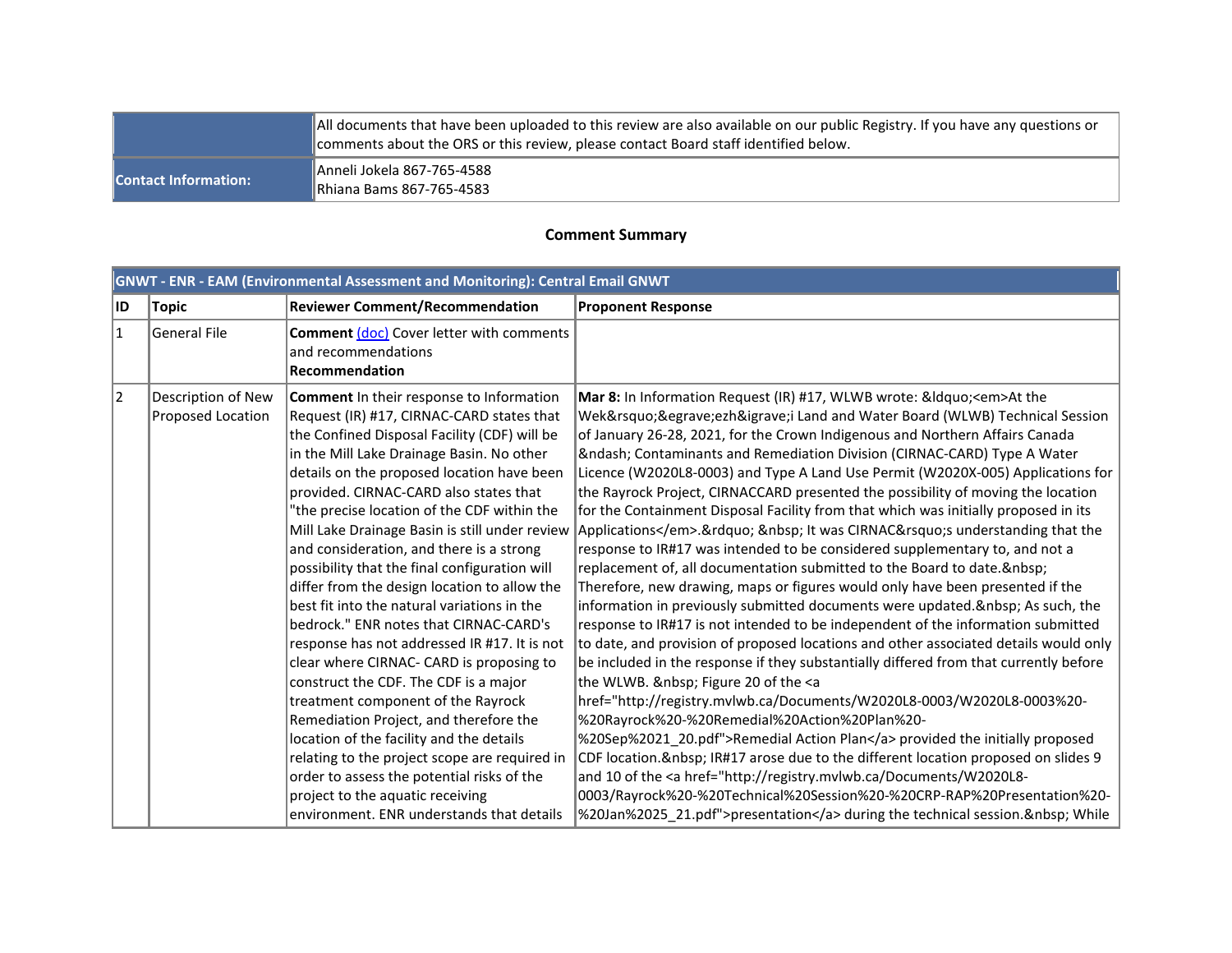|                |                                        | of the design may change as the design is<br>refined and finalized; however, it is ENR's<br>opinion that the general location and a<br>conceptual design are required in order to<br>proceed with the water licence process. This<br>information is required for the completion<br>of written interventions.<br>Recommendation 1) ENR recommends that<br>CIRNAC-CARD provide a revised response to<br>IR #17 that provides the proposed location<br>of the CDF, and all associated details<br>requested by the Board.                                                                                                                                                                                                                                                                                                                             | the CDF location within the Mill Lake drainage basin in the technical session<br>presentation is different from that in the RAP, the RAP location was provided as a<br>conceptual location only. & nbsp; The response to IR#17 discusses the impact of the<br>CDF location provided in the technical session, and this location is currently<br>proposed for the cell. Mar 8: Figure 20 is in Appendix A of the RAP, which is available<br><a href="http://registry.mvlwb.ca/Documents/W2020L8-0003/W2020L8-0003%20-&lt;br&gt;%20Rayrock%20-%20Remedial%20Action%20Plan%20-%20Appendix%20A%20-&lt;br&gt;%20Sep%2021_20.pdf">here.</a>                                     |
|----------------|----------------------------------------|---------------------------------------------------------------------------------------------------------------------------------------------------------------------------------------------------------------------------------------------------------------------------------------------------------------------------------------------------------------------------------------------------------------------------------------------------------------------------------------------------------------------------------------------------------------------------------------------------------------------------------------------------------------------------------------------------------------------------------------------------------------------------------------------------------------------------------------------------|---------------------------------------------------------------------------------------------------------------------------------------------------------------------------------------------------------------------------------------------------------------------------------------------------------------------------------------------------------------------------------------------------------------------------------------------------------------------------------------------------------------------------------------------------------------------------------------------------------------------------------------------------------------------------|
| 3              | Impacts and<br>Proposed<br>Mitigations | <b>Comment</b> CIRNAC-CARD states that "As the<br>footprint of the CDF has been developed, it<br>was realized that blasting of the bedrock<br>will be required up-gradient of Mill Lake to<br>achieve sufficient area at the required<br>grades." ENR notes that without a proposed<br>location or the quantity of blasting required,<br>the potential impacts of blasting residues on<br>water quality cannot be determined.<br>Without this information, ENR is unable to<br>assess the risks to the aquatic receiving<br>environment. This information is required<br>for the completion of written interventions.<br>Recommendation 1) ENR recommends that<br>CIRNAC-CARD provide a response to IR #17<br>that provides the potential impacts of the<br>proposed new location, as well as proposed<br>mitigations, as requested by the Board. | Mar 8: The proposed CDF location remains in the Mill Lake Drainage Basin.<br>Water from Mill Lake will still be treated as described in the <a<br>href="http://registry.mvlwb.ca/Documents/W2020L8-0003/W2020L8-0003%20-<br/>%20Rayrock%20-%20Remedial%20Action%20Plan%20-<br/>%20Sep%2021_20.pdf"&gt;RAP.  As noted in the response to IR#17, the only<br/>aquatic impact of the blasting is the potential for increased nitrogen compound<br/>concentrations in the water to be treated from Mill Lake; EQC have been established<br/>for these compounds. &amp; nbsp; Water at the EQC concentrations is not anticipated to<br/>have an impact on Sherman Lake.</a<br> |
| $\overline{4}$ | Updates to Work<br>Plan                | <b>Comment</b> As noted above, CIRNAC-CARD<br>has not provided all the information<br>requested in IR #17. As a result, ENR does<br>not have sufficient detail on the proposed<br>location for the CDF, the potential impacts<br>of the changes, or the proposed mitigations<br>to properly assess the potential risks to the                                                                                                                                                                                                                                                                                                                                                                                                                                                                                                                     | Mar 8: All work on the Rayrock site is on Federal Lands.   Since Rayrock is<br>required to maintain a Waste Nuclear Substance Licence with the CNSC, the site will<br>remain in Federal jurisdiction.   Details on the proposed location for the CDF,<br>the potential impacts of the current location, and the risks to aquatic receiving<br>environments from site activities are well documented in submissions for the <a<br>href="https://wlwb.ca/registry/W2020L8-0003"&gt;water licence.  A review<br/>of these documents is needed to properly understand the response to IR#17, and all</a<br>                                                                   |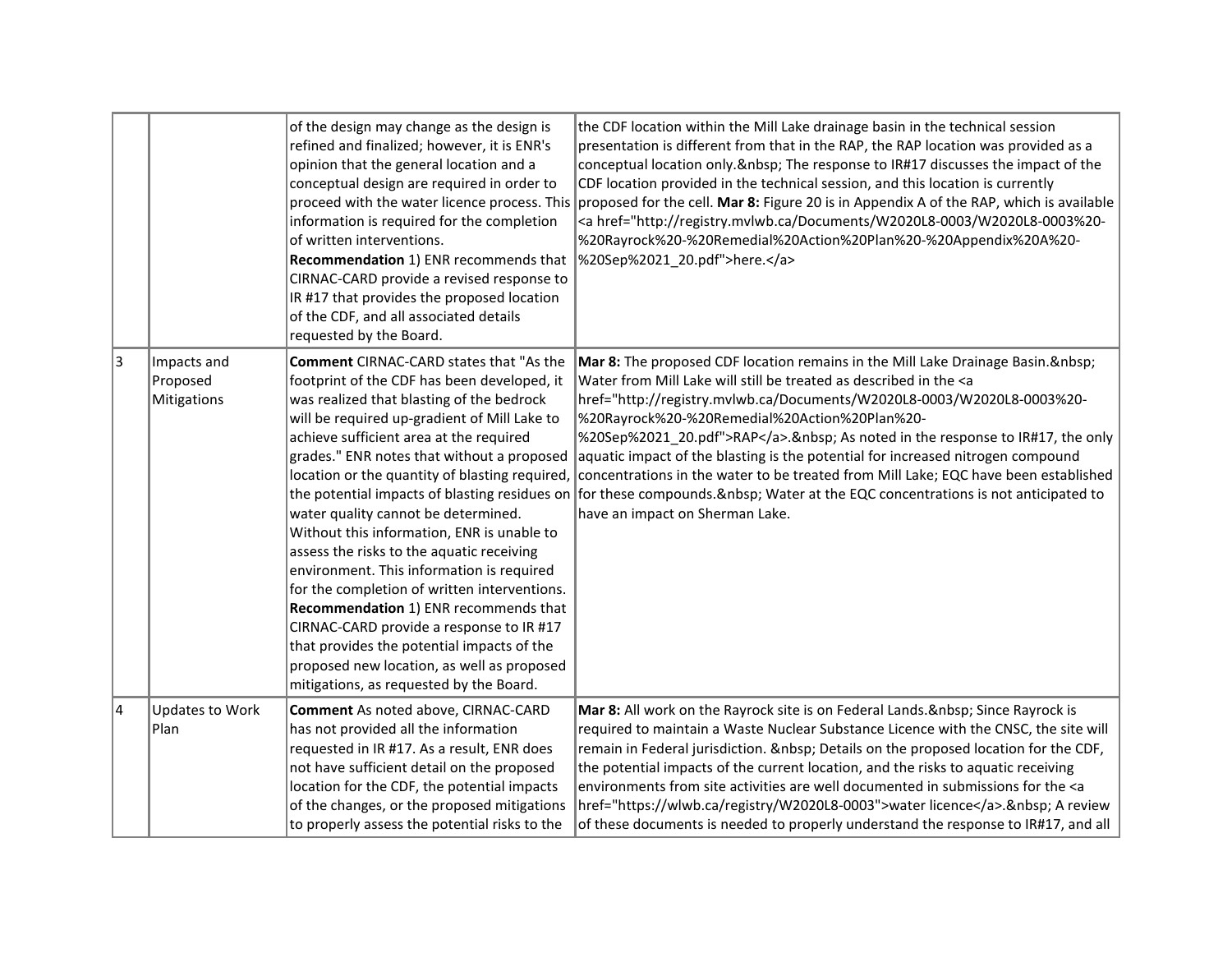|                         |                                   | aquatic receiving environment. This<br>information is required for the completion<br>of written interventions, and therefore any<br>continued delays in receiving this<br>information should be taken into account in<br>the work plan.<br><b>Recommendation 1) ENR recommends that</b><br>the Board revise the work plan as necessary<br>to account for any delays in receiving a<br>complete response to IR #17 as this<br>information is required for the completion<br>of written interventions.                                                                                                                                                                                                                                                     | additional detail requested can be found in these documents.   CIRNAC does<br>not feel a revision to the work plan is necessary.                                                                                                                                                                                                                                                   |
|-------------------------|-----------------------------------|----------------------------------------------------------------------------------------------------------------------------------------------------------------------------------------------------------------------------------------------------------------------------------------------------------------------------------------------------------------------------------------------------------------------------------------------------------------------------------------------------------------------------------------------------------------------------------------------------------------------------------------------------------------------------------------------------------------------------------------------------------|------------------------------------------------------------------------------------------------------------------------------------------------------------------------------------------------------------------------------------------------------------------------------------------------------------------------------------------------------------------------------------|
|                         | <b>WLWB: Rhiana Bams</b>          |                                                                                                                                                                                                                                                                                                                                                                                                                                                                                                                                                                                                                                                                                                                                                          |                                                                                                                                                                                                                                                                                                                                                                                    |
| ID                      | <b>Topic</b>                      | <b>Reviewer Comment/Recommendation</b>                                                                                                                                                                                                                                                                                                                                                                                                                                                                                                                                                                                                                                                                                                                   | <b>Proponent Response</b>                                                                                                                                                                                                                                                                                                                                                          |
| $\overline{\mathbf{1}}$ | Up-gradient Mill<br>Lake blasting | Comment In CIRNAC's response to IR#17, it<br>indicated that the scale and location of the<br>blasting would be described in the CDF<br>Design Plan and Quarry Management Plan.<br>It is unclear what the relative potential<br>increase to that previously described<br>originally for the Mill Lake swale would be.<br>In Appendix C10 of the Remedial Action<br>Plan, a rough estimate of the new blast rock<br>material was estimated to be 5700 m^3.<br>Recommendation Can CIRNAC describe (1)<br>what the maximum possible amount of<br>blasting could be, and (2) the potential<br>impacts and mitigations for this increased<br>blasting, other than the mitigation of<br>additional nitrogen EQC as described in<br>CIRNAC's response to IR #12? | Mar 8: The maximum estimated volume of rock to be blasted is 60,000m3. This<br>includes blasting at the CDF and the Mill Lake drainage swale. The increase in the<br>amount of blasting is not expected to have impacts other than those identified in<br>previous submissions to the WLWB. Details on the quarrying activities will be<br>provided in the Quarry Management Plan. |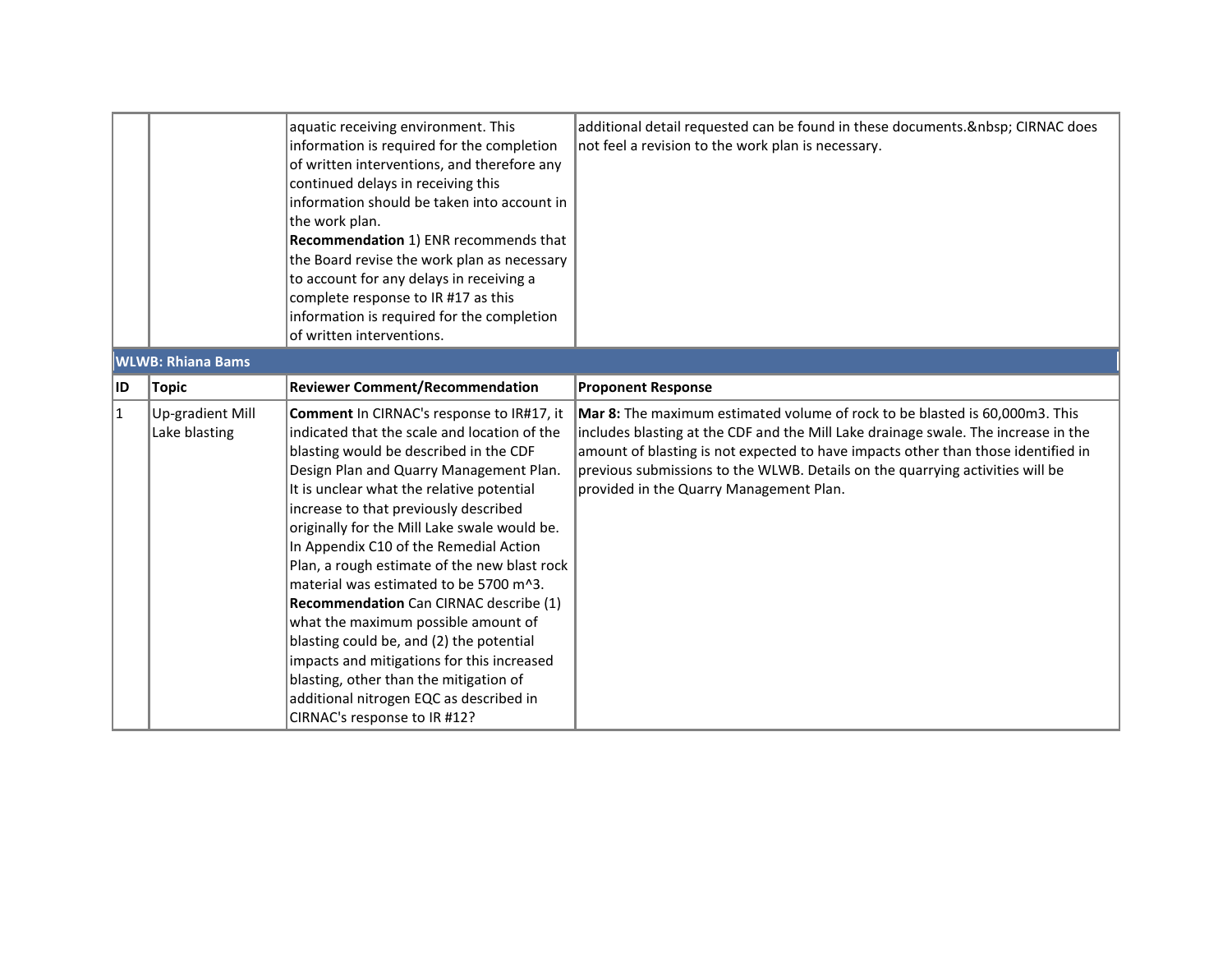Government of Gouvernement des Northwest Territories Territoires du Nord-Ouest

March 2, 2021

Joseph Mackenzie Chair Wek'èezhìı Land and Water Board #1-4905 48th Street Yellowknife, NT X1A 3S3

Dear Mr. Mackenzie,

## **Re: CIRNAC CARD Water Licence Application – MV2020L8-0003 Land Use Permit Application – MV2020X0005 Technical Session Information Request #17 Request for Comments**

The Department of Environment and Natural Resources (ENR), Government of the Northwest Territories has reviewed the information request at reference based on its mandated responsibilities under the *Waters Act* and provides the following comments and recommendations for the consideration of the Board.

## **Topic: Description of New Proposed Location**

## **Comment:**

In their response to Information Request (IR) #17, CIRNAC-CARD states that the Confined Disposal Facility (CDF) will be in the Mill Lake Drainage Basin. No other details on the proposed location have been provided. CIRNAC-CARD also states that "the precise location of the CDF within the Mill Lake Drainage Basin is still under review and consideration, and there is a strong possibility that the final configuration will differ from the design location to allow the best fit into the natural variations in the bedrock."

ENR notes that CIRNAC-CARD's response has not addressed IR #17. It is not clear where CIRNAC- CARD is proposing to construct the CDF. The CDF is a major treatment component of the Rayrock Remediation Project, and therefore the location of the facility and the details relating to the project scope are required in order to assess the potential risks of the project to the aquatic receiving environment.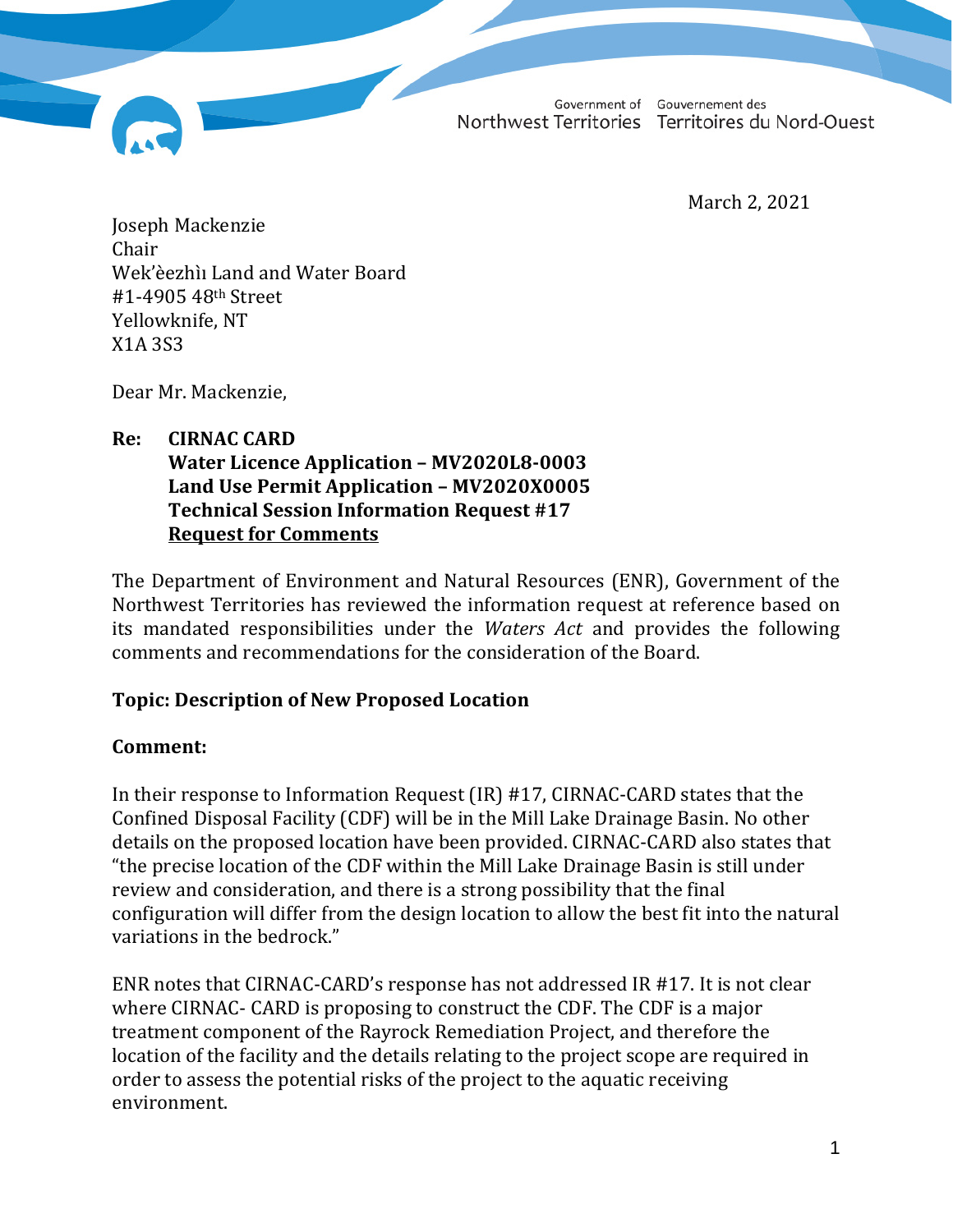ENR understands that details of the design may change as the design is refined and finalized; however, it is ENR's opinion that the general location and a conceptual design are required in order to proceed with the water licence process. This information is required for the completion of written interventions.

## **Recommendation:**

1) ENR recommends that CIRNAC-CARD provide a revised response to IR #17 that provides the proposed location of the CDF, and all associated details requested by the Board.

# **Topic: Impacts and Proposed Mitigations**

# **Comment:**

CIRNAC-CARD states that "As the footprint of the CDF has been developed, it was realized that blasting of the bedrock will be required up-gradient of Mill Lake to achieve sufficient area at the required grades." ENR notes that without a proposed location or the quantity of blasting required, the potential impacts of blasting residues on water quality cannot be determined. Without this information, ENR is unable to assess the risks to the aquatic receiving environment. This information is required for the completion of written interventions.

## **Recommendation:**

1) ENR recommends that CIRNAC-CARD provide a response to IR #17 that provides the potential impacts of the proposed new location, as well as proposed mitigations, as requested by the Board.

# **Topic: Updates to Work Plan**

# **Comment:**

As noted above, CIRNAC-CARD has not provided all the information requested in IR #17. As a result, ENR does not have sufficient detail on the proposed location for the CDF, the potential impacts of the changes, or the proposed mitigations to properly assess the potential risks to the aquatic receiving environment. This information is required for the completion of written interventions, and therefore any continued delays in receiving this information should be taken into account in the work plan.

# **Recommendation:**

1) ENR recommends that the Board revise the work plan as necessary to account for any delays in receiving a complete response to IR #17 as this information is required for the completion of written interventions.